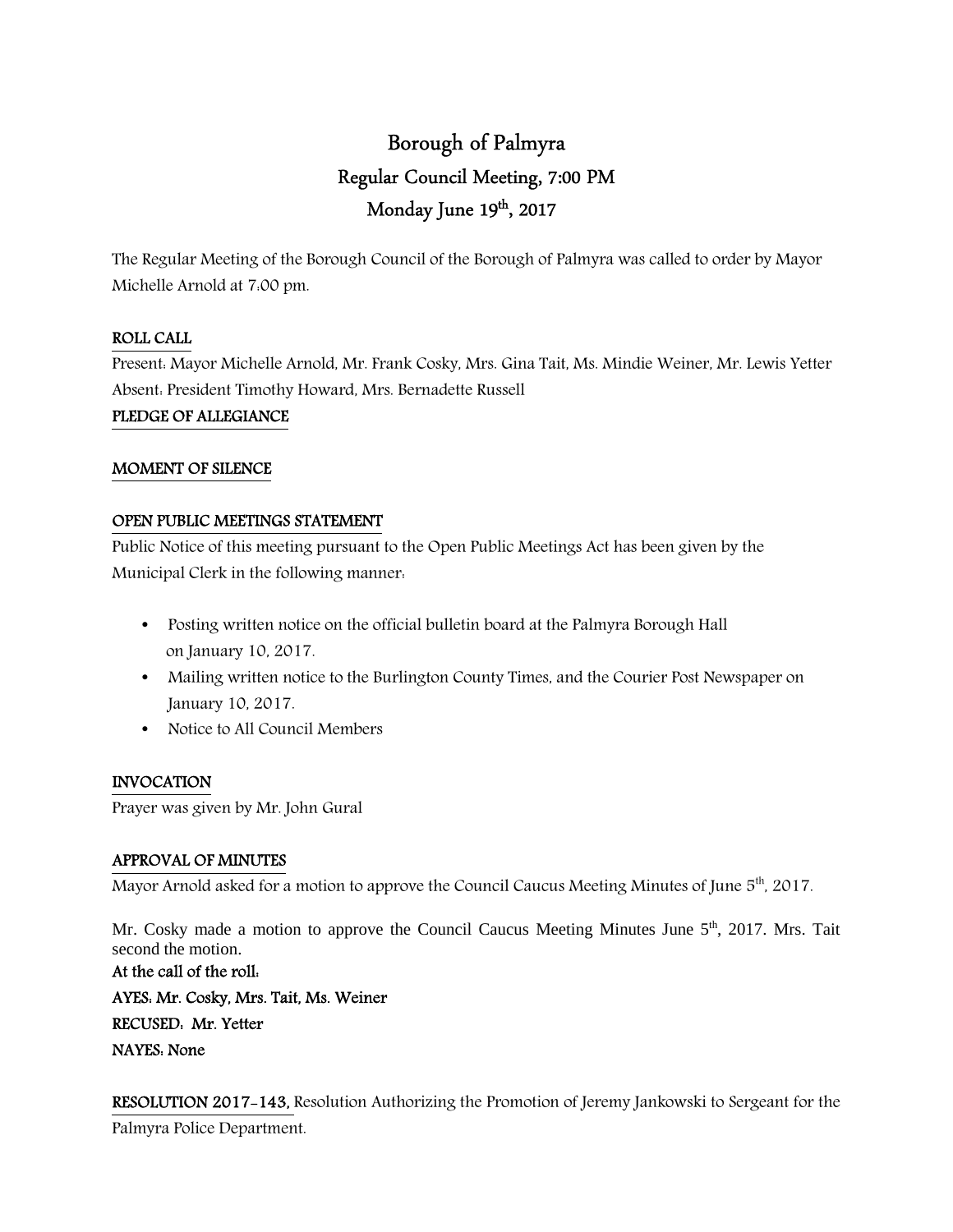Mr. Cosky made a motion to approve Resolution 2017-143. Mr. Yetter seconded the motion. At the call of the roll: AYES: Mr. Cosky, Mrs. Tait, Ms. Weiner, Mr. Yetter NAYES: None

#### Oath of Office administered to Jeremy Jankowski

I Jeremy Jankowski do solemnly swear that I will support the Constitution of the United State and the Constitution of the State of New Jersey and I will bear true faith and allegiance to the same and to the Government established in the United States and in this State under the authority of the people. I also do solemnly swear that I will faithfully, impartially and justly perform all the duties of Sergeant for the Borough of Palmyra Police Department in the Borough of Palmyra in Burlington County, according to the best of my ability…So help me God.

## Oath of Office administered to Michele Markey

I Michele Markey do solemnly swear that I will support the Constitution of the United State and the Constitution of the State of New Jersey and I will bear true faith and allegiance to the same and to the Government established in the United States and in this State under the authority of the people. I also do solemnly swear that I will faithfully, impartially and justly perform all the duties of Patrolman for the Borough of Palmyra Police Department in the Borough of Palmyra in Burlington County, according to the best of my ability…So help me God.

#### **CORRESPONDENCE**

Mayor Arnold acknowledged a letter received from Michael Russo from the State of New Jersey Department of Transportation indicating we would not be receiving the DOT Grant for Orchard Avenue Resurfacing.

Mayor Arnold acknowledge the letter of resignation from Officer Scott Snow and asked for a motion to accept it.

Mrs. Tait made a motion to accept the letter of resignation from Office Scott Snow. Mr. Cosky seconded the motion.

#### At the call of the roll:

# AYES: Mr. Cosky, Mrs. Tait, Ms. Weiner, Mr. Yetter

## NAYES: None

Mayor Arnold acknowledged a letter received from Kenneth Holloway Principal of Palmyra High School thanking Chief Pearlman and the Palmyra Police Department for the donation of the new Breathalyzer device for the school.

#### PUBLIC PORTION

This public portion is for discussion on professional updates, resolutions and ordinances listed on the agenda. Please sign in at the podium, state your name and address for the record. Council will give all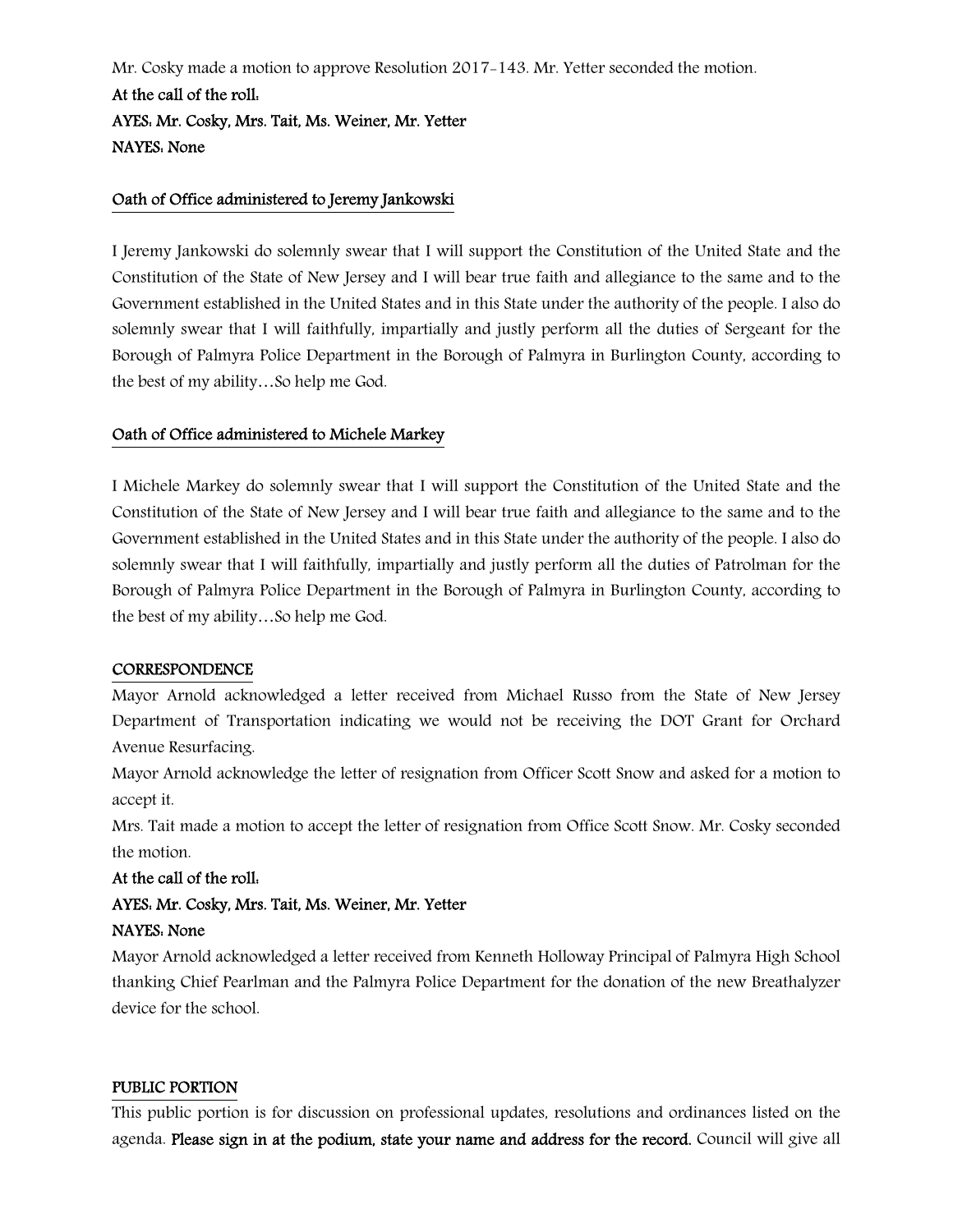comments appropriate consideration. Each citizen will be allotted up to five (5) minutes to speak, in order to allow everyone an opportunity to ask questions and express their opinions or concerns. Please direct all comments to the Mayor. Each citizen may only speak once during each public portion.

Mr. Cosky made a motion to open the public portion. Mr. Yetter second the motion.

# At the call of the roll: All voted in favor of the motion

No one from the public wishing to be heard, Mr. Cosky made a motion to close the public portion. Mr. Yetter second the motion.

At the call of the roll: All voted in favor of the motion ORDINANCES ON FIRST READING (Public Hearing on August 21<sup>st</sup>, 2017).

## ORDINANCES ON SECOND READING (Public Hearing).

Ordinance 2017-06, An Ordinance of The Borough Of Palmyra Amending Ordinance 2016-9 Relating to the Regulating of Towing and Towing Operators Working in the Borough of Palmyra.

Mrs. Tait made a motion to open the public portion. Mr. Yetter second the motion.

At the call of the roll: All voted in favor of the motion

## \*\*It should be noted that Mr. Rosenberg recused himself and William Burns prepared Ordinance 2017- 06.

No one from the public wishing to be heard, Mr. Cosky made a motion to close the public portion. Mrs. Tait second the motion.

At the call of the roll: All voted in favor of the motion

A motion was made by Mr. Cosky to approve Ordinance 2017-06 as read. Mr.Yetter second the motion.

At the call of the roll, the vote was: AYES: Mr. Cosky, Mrs. Tait, Ms. Weiner, Mr. Yetter NAYES: None

Ordinance 2017-06 Adopted 06/19/2017

## RESOLUTIONS Consent Agenda

Resolution 2017-144 to Resolution 2017-158 will be enacted as a single motion, if any resolution needs additional discussion it will be removed from the consent agenda and voted on separately.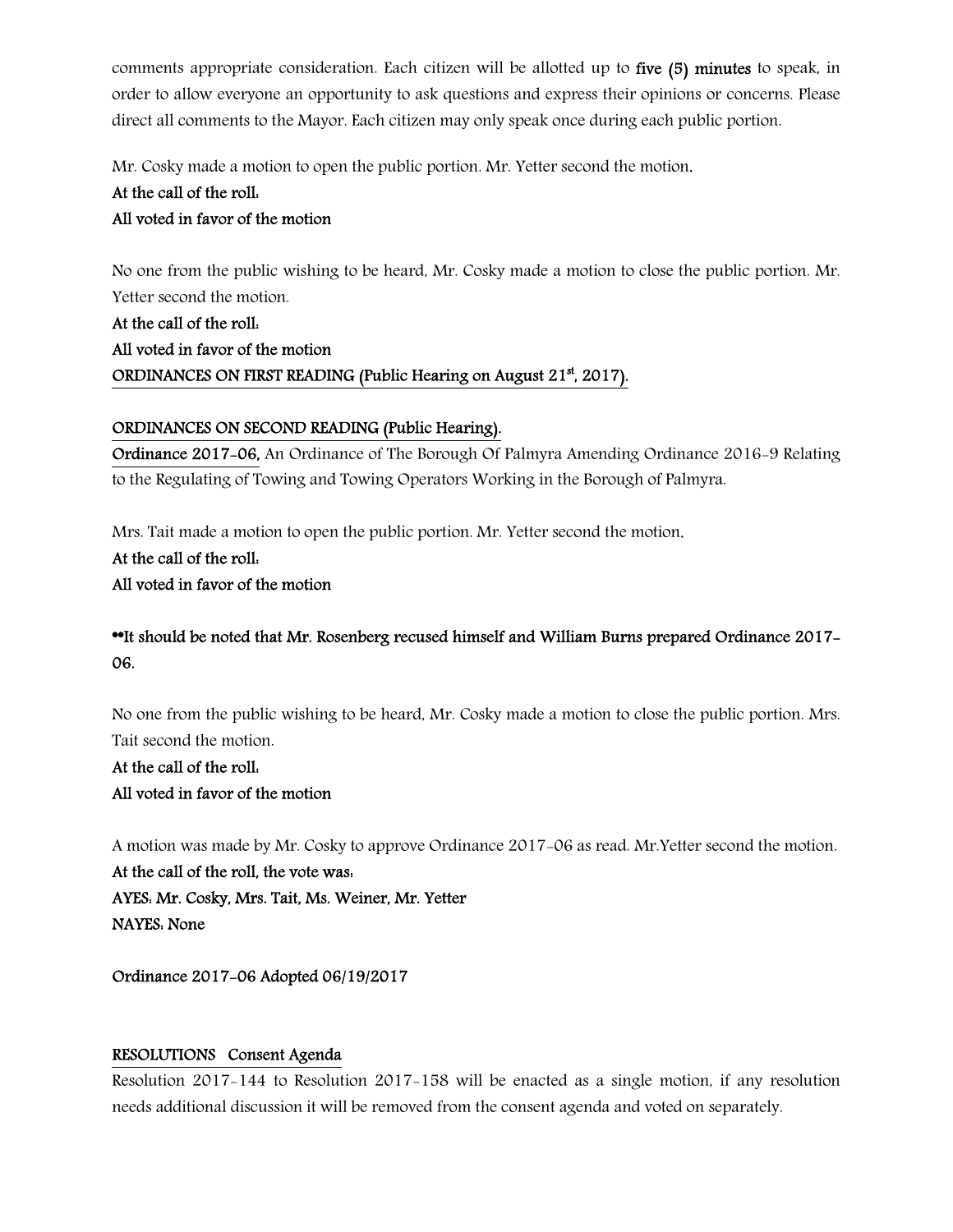- Resolution 2017-144, Resolution Requesting Approval of Item of Revenue and Appropriation NJSA 40A: 4-87 (Chapter 159) NJ Solid Waste FY 2017- Clean Communities Grant for \$16,033.85
- Resolution 2017-145, Resolution Authorizing the Participation in the Burlington County Safe Streets Initiative Cooperation Agreement for Mutual Aid
- Resolution 2017–146, Resolution Authorizing the Lease/Purchase of the 2017 Ford Interceptor Utility From Winner Ford of Cherry Hill, New Jersey Under State Contract #88728 With 3 Payments in the Amount of \$11,357.43 For a Total Payment of \$34,072.29 Which Includes Financing Fees.
- Resolution 2017-147, Resolution Authorizing 2017-2018 Liquor License Renewal for Ashburn Corporation T/A Roger Wilco Liquor Store Plenary Retail Distribution License #0327-44-005- 007
- Resolution 2017–148, Resolution Authorizing 2017-2018 Liquor License Renewal St. Joseph Council #1984 Club License #0327-31-008-001
- Resolution 2017-149, Resolution Authorizing Approval to Issue Towing Permits to Helmrich's/HEI Towing, Lenny's Towing, and Steve Flanagan's Towing Effective July  $1<sup>st</sup>$ , 2017 thru December  $31<sup>st</sup>$ , 2019 in Accordance with Ordinance 2017-06 for the Borough of Palmyra
- Resolution 2017–150, Resolution Authorizing the Purchase of an Upgraded 64-bit server and related appurtenances, and all labor, software, warranty services, various licenses and UPS unit, to be provided and /or installed by All Covered IT Services of Mt. Laurel, NJ and Hewlett Packard (under HP state contract) in the amount of \$20,748.47, utilizing capital improvement funds.
- Resolution 2017-151, Resolution Appointing John K. Haines as Public Works and Sewer Plant Superintendent effective June  $16<sup>th</sup>$ , 2017 at the Salary of \$85,000.00 and per the terms of his Offer of Employment dated June  $12<sup>th</sup>$ , 2017.
- Resolution 2017–152, Resolution Appointing John K Haines as Recycling Coordinator, Stormwater Coordinator, Clean Communities Coordinator and Certified Tree Officer for the Borough of Palmyra effective June  $16<sup>th</sup>$ , 2017 with Appointment to expire December 31<sup>st</sup>, 2017
- Resolution 2017–153, Resolution Authorizing the Execution of a Contract Renewing Membership in the Burlington County Municipal Joint Insurance Fund
- Resolution 2017–154, Resolution Appointing Doretha R. Jackson As Fair Housing Officer For The Borough of Palmyra
- Resolution 2017–155, Resolution Authorizing Submission of the 2016 Recycling Tonnage Grant Application
- Resolution 2017-156, Resolution of Governing Body Acknowledging Receipt of and Certification of the Annual Audit
- Resolution 2017–157, Resolution Authorizing 2017–2018 Liquor License Renewal Oberg, LLC T/A Currans Retail Consumption License With Broad C #0327-32-003-007
- Resolution 2017–158, Resolution Authorizing the Payment of Bills for the Month of June 2017 In the Amount of \$1,334,092.19

Mr. Yetter made a motion to approve Resolution 2017-144 thru 2017-158. Mr. Cosky seconded the motion.

## At the call of the roll: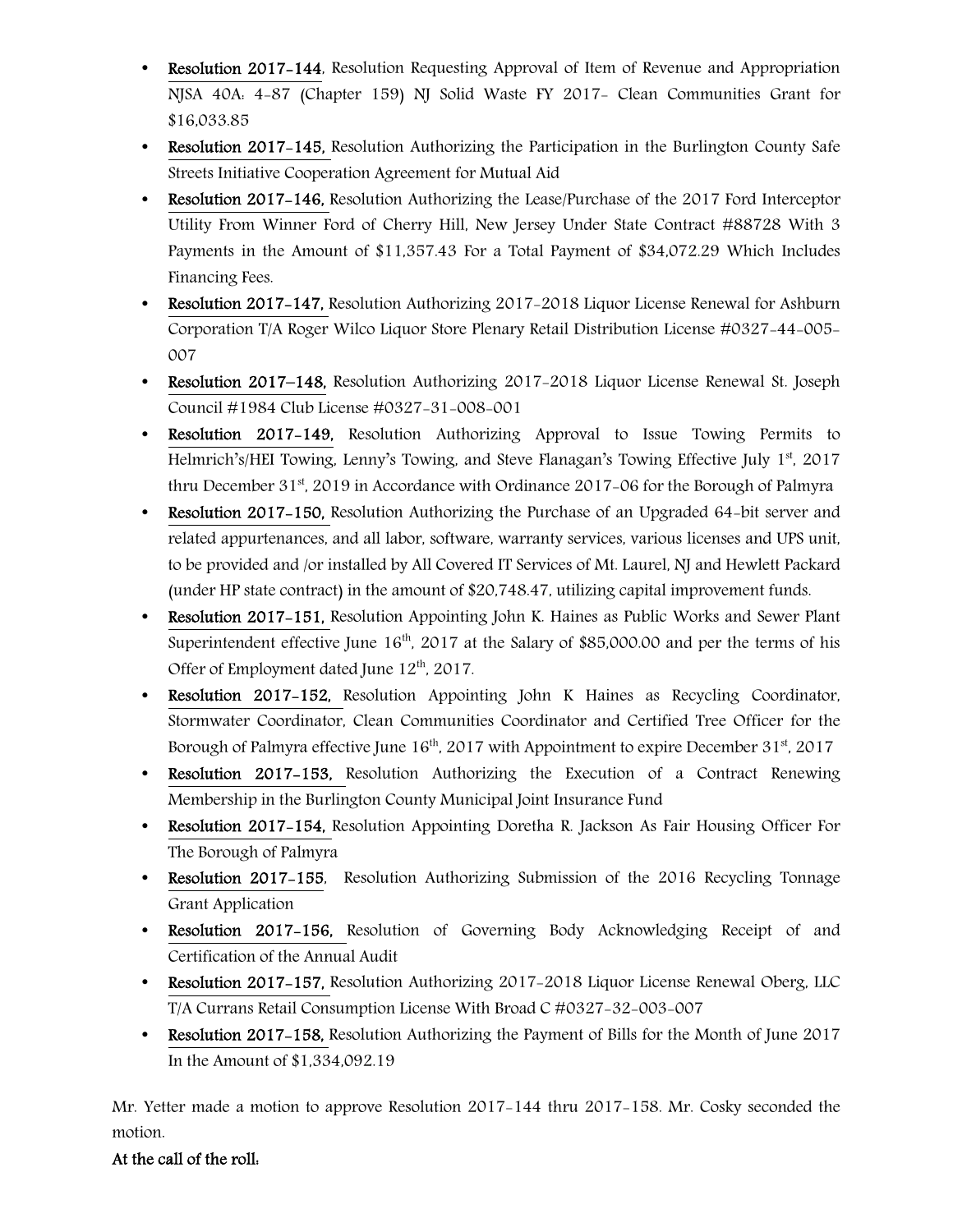AYES: Mr. Cosky, Mrs. Tait, Ms. Weiner, Mr. Yetter NAYES: None \*It should be noted that Mr. Rosenberg recused himself in regards to Resolution 2017-149 regarding approval to issue towing permits.

#### MOTION TO APPROVE TREASURERS REPORTS

May 2017

Mr. Cosky made a motion to approve the Treasurer's Reports dated May 2017. Mr. Yetter seconded the motion.

At the call of the roll: AYES: Mr. Cosky, Mrs. Tait, Ms. Weiner, Mr. Yetter NAYES: None

#### COMMUNITY SPOTLIGHT

Mrs. Tait stated the Palmyra Class of 2017 graduated on Friday June 16<sup>th</sup>, 2017 from Palmyra High School. Also a freshman softball player, Joanne MacAfee was voted onto the 1<sup>st</sup> string team for All Burlington County.

Mayor Arnold indicated the community garden is up and thriving. Also the Riverton Criterion Bike Race was Sunday June  $18<sup>th</sup>$ , 2017, was very nice.

Mayor Arnold also stated she attended the Islamic Center on Friday June  $16<sup>th</sup>$ , 2017 and spoke with them as they entered their fast for Ramadan.

#### DISCUSSION ITEMS

Mayor Arnold read the proposed names submitted for the Waterfront Park. Those names as are follows: Bank Avenue Park 1 st Responder's Memorial Park Chief Payton I. Flournoy, Sr. Memorial Park Beside Restful Waters Riverview Riverfront Riverfront Vista Palm Park Water Works Park Toye Waterfront Park

Palmyra Pointe EMS Gratitude Park

Water's Edge Park Lily Pad Landing

Palmyra Seniors Riverwalk Palmyra Seniors Promenade

Sunset Park Sunset View

Heroes Park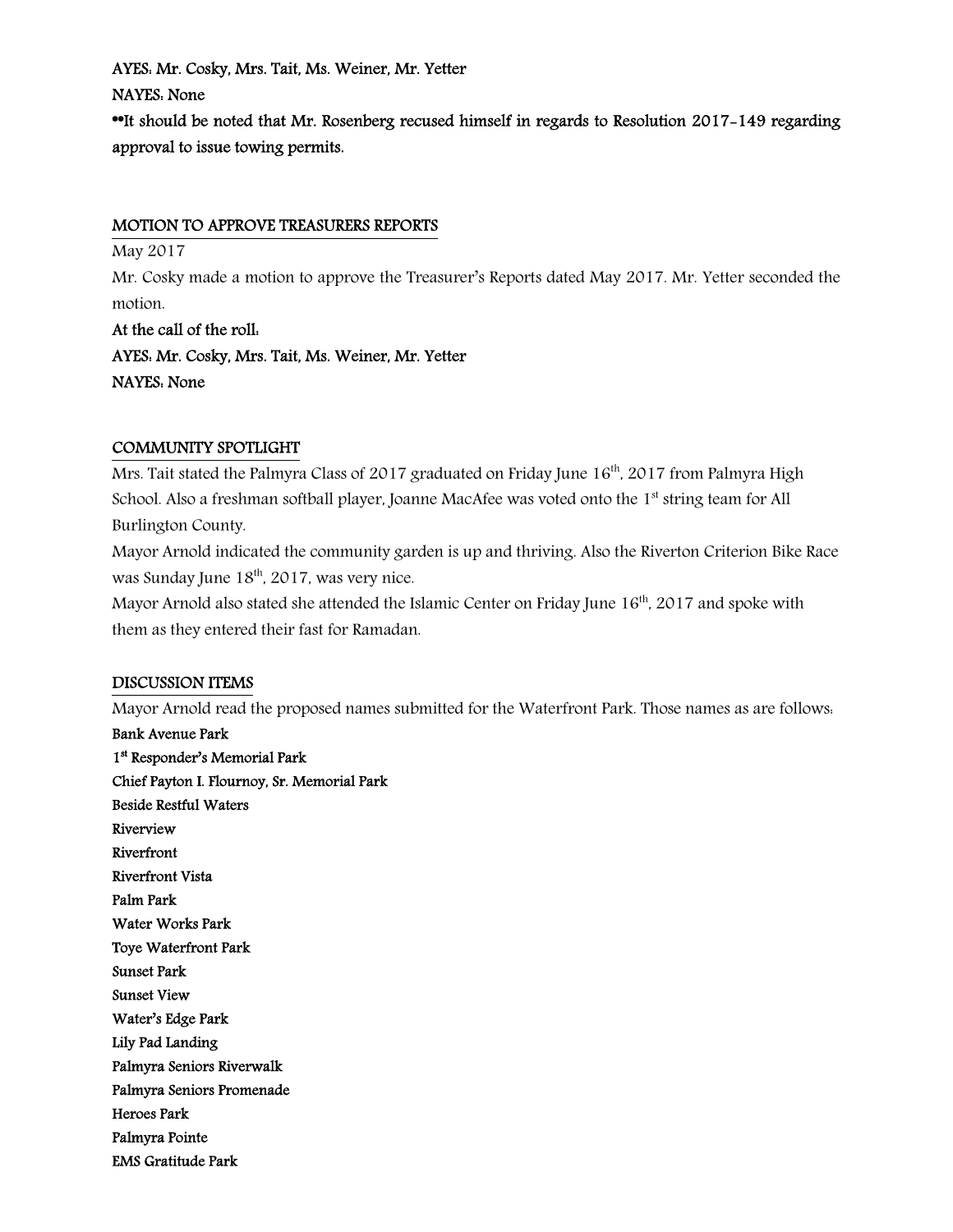Seeds of Joy Park Joan's Place Griff's Point Palmyra Promenade Peaceful Promenade Reflection Pointe Serenity Cove Russel Collins Park

Mayor Arnold then asked Council if they would submit the three they liked most to the Clerk where the top three would then possibly be placed on the website for the residents to consider and vote on one name.

Mayor Arnold indicated the public safety committee met in regards to the ladder truck purchase and the public outreach effort and decided to hold the public outreach meeting/open house on June 29 $^{\rm th}$ , 2017 from 3:00pm to 7:00 pm at the fire house. The Fire Department will be making a presentation at 7:00 pm. on that night to the public regarding the Fire house, Fire Department and the ladder truck purchase. It will be advertised in the newspapers on our website and the Municipal Clerk, Ms. Jackson must be present.

Mr. Gural indicated the Master Plan review and the 10 year Zoning Ordinance review are currently due, this must be done in conjunction with the Land Use Board. Mr. Rosenberg indicated a Resolution should be prepared requesting that the Land Use Board commence its reexamination of the Land Use Ordinances and the Master Plan of the Borough.

Resolution 2017-159, Resolution requesting the Land Use Board Conduct its 10 year review of the Master Plan and all of the Land Use Ordinances and report back to the Governing Body with their recommendations.

Mr. Cosky made a motion to approve the motion as read and Mr. Yetter second the motion. At the call of the roll: AYES: Mr. Cosky, Mrs. Tait, Ms. Weiner, Mr. Yetter NAYES: None

Mr. Gural spoke about the various road improvement projects, he noted again that we were not awarded a grant from DOT for 2017 year (Orchard Avenue Project) and also notified the governing body about meeting with the PSE & G regarding the gas main replacement project which will replace over 3 miles on roadway in the Borough over the next five month period and will be very disruptive. Mr. Gural indicated the Borough intended to do some paving on Horace Avenue, Leconey Avenue, Berkley Avenue, Maple Avenue and Third Street where the New Jersey American Water Company has been working, however now that PSE & G has notified us of their intended projects on Horace and Leconey Avenues and Third Street that paving will possibly have to wait until next spring of next year as by the time they are finished the winter season may be upon us.. Mr. Gural indicated in your packets you received, the Road Opening Control Map which indicates the roads under 5 year moratorium, the road ranking map and the road paving condition map which ERI was instructed to complete, please hold on to they as we will continue to work from these maps for various road projects. Mr. Gural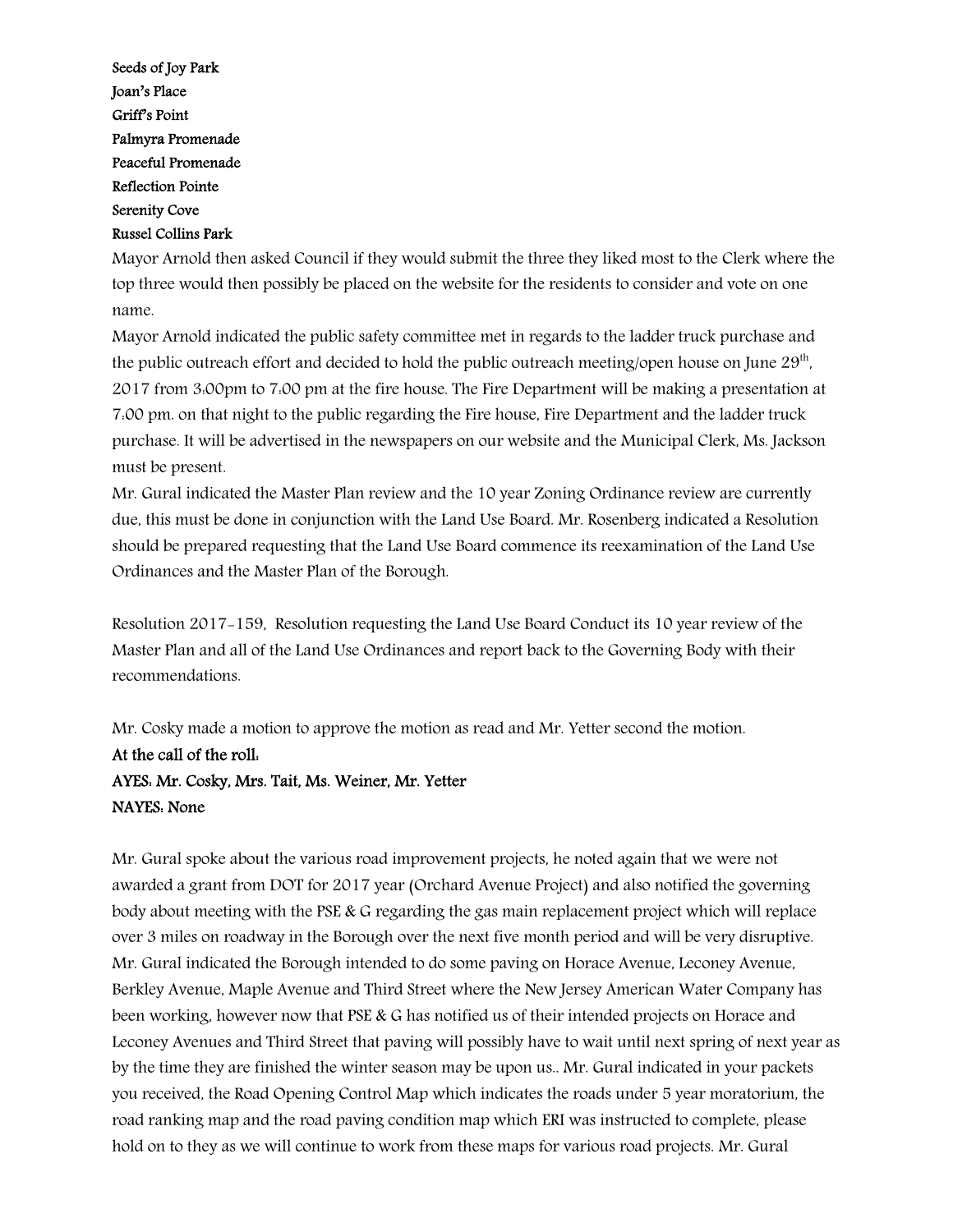indicated we are proceeding with the pothole project, using capital funds. Mr. Gural stated that we do not have a new road improvement project on the schedule, he further indicated council may choose to pick one however should keep in mind it cost about \$330,000.00 to complete about two blocks of roadway and it is late in the year and whatever project chosen we will be paying totally out of pocket and it will be well into next year before that project commences. Mr. Gural also spoke about the potential of vacating streets, and discussions we had with various commercial/ business owners regarding Orchard Avenue, Filmore Street, not obtaining the DOT Grant directly affects those discussions and at this point not sure how Council wishes to proceed outside of patching potholes as we are currently doing.

Mr. Gural noted that the Fourth of July is on a Tuesday, and there is no Caucus Meeting scheduled for Monday, July  $3<sup>rd</sup>$ , 2017. Mr. Gural asked if council would be amendable to the potential of exchanging Columbus Day October  $9<sup>th</sup>$ , 2017 for July  $3<sup>rd</sup>$ , 2017, indicating the administrative offices will be closed on July 3<sup>rd</sup>, 2017 and open on Columbus Day October 9<sup>th</sup>, 2017. Borough Council indicated it was ok to do so.

Mr. Rosenberg indicated he spoke with Judge Claypool and she indicated she was aware that the office of mediation/resolution was closed, however felt it was a good idea for the Borough of Palmyra and the Fillit representatives to meet with a retired Judge, Martin Herman. Judge Claypool asked each party to report back to her with dates, Mondays or Fridays, which are convenient for them so that she may set up a mediation meeting for both parties with Mr. Herman. Mr. Rosenberg indicated he would let council know what that date will be but will not schedule it on a Monday when we have a Borough Council meeting. Mr. Gural asked if the trial date was still going to be July 10<sup>th</sup>, 2017. Mr. Rosenberg indicated it has not been postponed, however felt it would be as Judge Claypool wants to have this mediation meeting.

Mr. Gural indicated he spoke with Tony from the barber shop and they wanted to start painting the back of the building in about four weeks and wanted to know what the status of the project was. Mayor Arnold indicated she and Ms. Weiner had spoken about the pricing and what the picture or mural would look like and whether it would be a billboard type application or hand painted, all driven by cost. Mayor Arnold indicated they were still working on that and she would stop in and speak with Tony, updating him as to the progress.

Ms. Weiner indicated last meeting we spoke about foreclosing on some of our outstanding municipal liens. She inquired if the lots on the list are buildable lots. Mr. Gural indicated some might, however that was not looked at. Ms. Weiner indicated that the list should be given to Zoning or the Construction Office to determine which lots are buildable. Mrs. Tait indicated she would go out and look at those properties to determine which were buildable and which would become property of the adjourning property owners. Ms. Johns indicated that we need to move forward with the foreclosures and decide what to do with which property after we have foreclosed. Ms. Johns indicated we need to get those properties back on the tax rolls. Mr. Rosenberg stated in the past the Borough hired Mr. Adam Greenberg, who is an expert on the foreclosure of tax sale certificates. With Borough Council permission Mr. Rosenberg indicated he would contact Mr. Greenberg and ask him to submit a proposal. Mr. Gural indicated that we set aside some monies for this project however if we foreclose on all those properties it may cost more than we put aside. Mr. Gural also noted that during the budget process we also spoke about potentially using capital funds for this project. Mr. Rosenberg indicated that he was not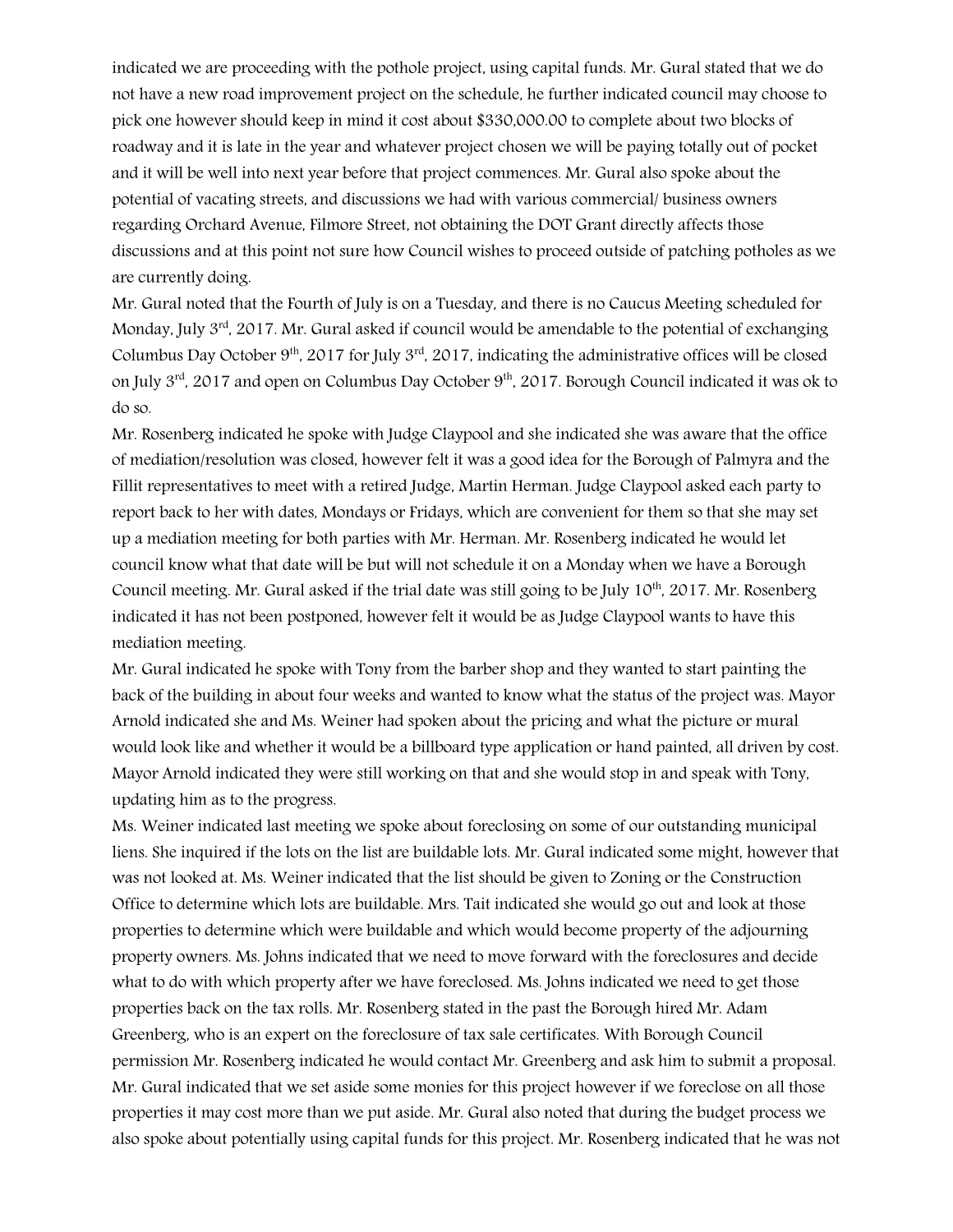sure how a small sliver of land would be handled. Ms. Johns indicated they could be cut in half and given to the adjourning property owners who are already using that land and in some case maintaining it also. Ms. Weiner asked how much was budgeted for it. Mr. Gural indicated \$7,500.00. Ms. Weiner asked why our trees are being butchered by Public Service, is there nothing we can do to stop them. Discussing was had regarding the types of trees and location planting and the pruning of our trees. Mr. Rosenberg stated there is nothing we can do as they have the right of way to clear the branches around their wires, and indicated we could ask for a meeting to discuss to matter. Mr. Gural stated he tried having a meeting with them before and they don't even respond, the bottom line is we have no jurisdiction over them and cannot force them to do anything.

#### ADMINISTRATOR REPORT

Mr. Gural indicated the Habitat for Humanity Land Use Board application is being heard on Wednesday June 21st, 2017 at 7:00 pm.

Mr. Rosenberg indicated 34 Pear Street need to be discussed in closed session.

Mr. Gural asked if anyone was interested in attending the Brownfields Conference in Pittsburg on December  $5<sup>th</sup>$ , 2017 we need to know by weeks ends so reservations can be made.

Mr. Gural indicated the networks plus has reached out to see if we would be interested in acquiring an app, (app for phone) he indicated he was not sure of what they had in mind, just wanted Council to know that something may be available to us in the future.

Mr. Gural indicated he would like to have a conversation regarding the payroll/finance clerk position in executive session. Mr. Gural stated we received thirteen applications and or resumes for the Community Center Scheduling Coordinator position. Mr. Gural noted we were looking locally and for someone with excellent communication skills, website savvy, is proficient with a computer, and has good knowledge of word and excel. Mayor Arnold indicated we should move forward with interviews, Rita will set up interviews and notify Borough Council as to the time and dates.

Mr. Gural and the Mayor indicated they had some discussion regarding the meeting agenda. It was decided that moving forward under discussion items there would be an old business and a new business. The new business section would be new items of discussion and the old business would be items previously discussed however not resolved. The items under old business would remain on the agenda until a decision has been reached or the discussion has been terminated.

Mr. Gural stated a meeting was held on site with PRAA, Harry Fox, the Mayor, etc., in regards to the lip on the fields at Legion Park. It was learned the lip is created by the manner in which PRAA rakes or drags the field. In order to correct our currently situation it requires we remove about a three foot width of sod and raked it out, which cannot be done until after baseball is done in late July.

#### COMMITTEE REPORTS

#### Mayor Arnold

Mayor Arnold stated the Palmyra High School graduation was held on Friday and each student was presented with a certificate from the Mayor which read as follows:

It is with great pride that I personally acknowledge your achievement. Your graduation is a stepping stone to your future. The opportunities that lie before you are immeasurable! As you chart the course of life, remember your roots. Palmyra High School has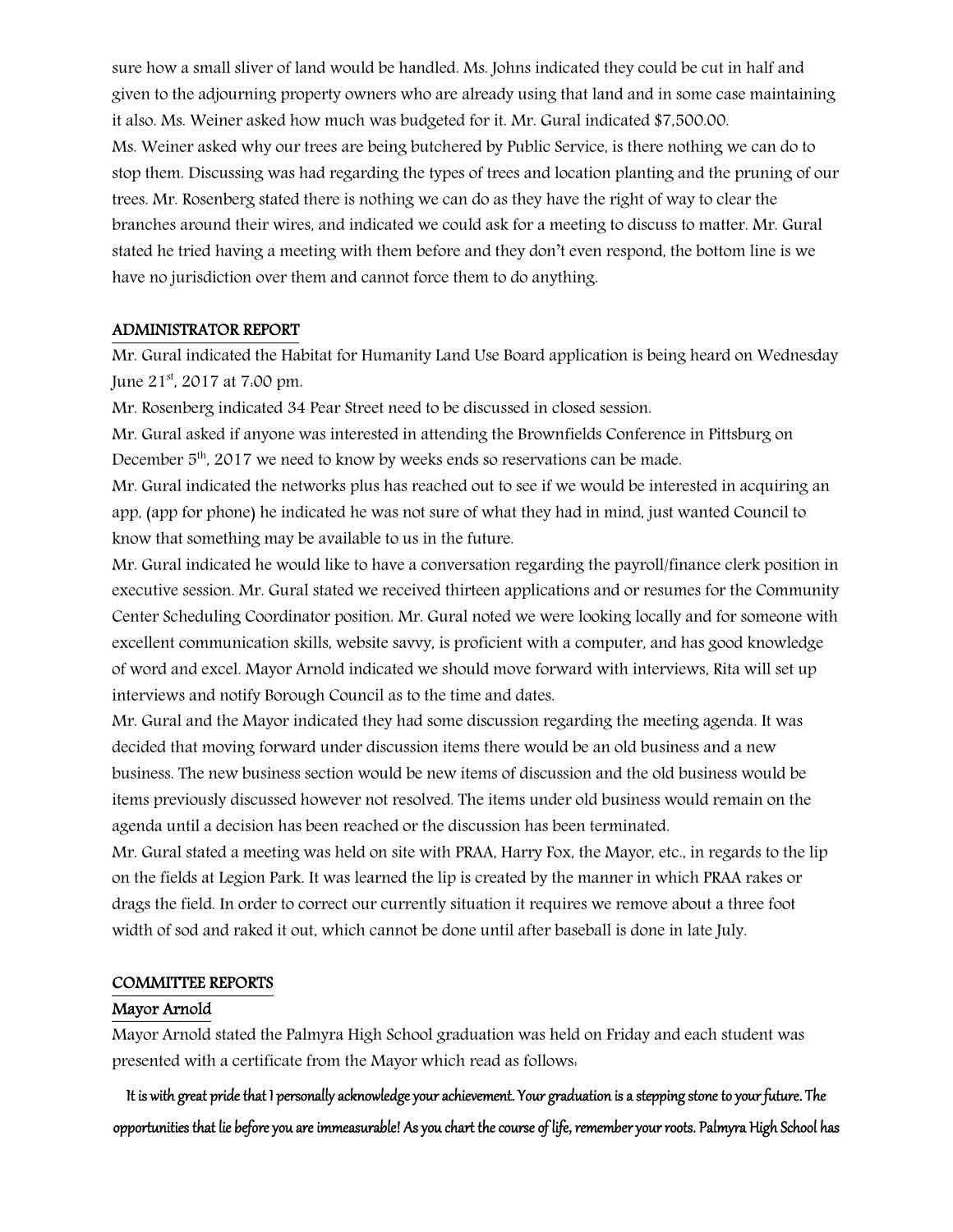# given you the tools to advance to the next chapter in your life and Palmyra will always be home. My sincerest wish for you, is the realization of your dreams, whatever they may be… With heartfelt desire for you success… Michelle Arnold, Mayor

Mayor Arnold stated the Dr. Clarence Jones homecoming celebration was held June  $6<sup>th</sup>$  and  $7<sup>th</sup>$ , 2017 and was a phenomenal experience, which was a lot of exposure for the Borough of Palmyra. Mayor Arnold indicated she attended the Senior Picnic held on June 7th, 2017. Mayor Arnold stated a meeting was held to begin the planning of the 2018 Palmyra Day. Mayor Arnold will be attending a Brownfield Work Group on June 22<sup>nd</sup>. 2017. The finance and administration committee had the exit interview with Bowmen regarding the 2016 Audit which went very well. The communication committee had a meeting and decided to move forward with an expansion of the newsletter currently being done once a month and post it on our website the last week on the month. Additionally we spoke about a calendar and being timelier with Facebook and website posts. The committee will be meeting again on the  $26<sup>th</sup>$  of June and it should be out on the 28<sup>th</sup> of June. Mayor Arnold stated she will be attending an executive committee meeting and the Anti-Opioid committee meeting with the National Conference of Mayors on June 29<sup>th</sup>, 2017.

Councilmen Yetter indicated public works and sewer committee has not had a meeting, currently they are waiting for Mr. Haines, new Superintendent of Public Works and Sewer to come on board. Mr. Yetter stated the Green Team will be scheduling a meeting soon.

Councilwoman Weiner indicated the business and community development committee will be scheduling a meeting soon. Ms. Weiner stated the Farmer's Market is doing very well and has figured out a way to count the number of people attending. Most of the vendors have indicated that they have far exceeded what they thought they would do. Ms. Weiner indicated she is working on getting a banner to hangout so that they can reach the people who don't use social media. Mr. Gural, Chief Pearlman and Councilwoman Weiner had discussions regarding placement of the banner and decided it could hang between a pole and a tree across little Broad Street.

Councilwoman Tait – Mrs. Tait stated all her committee meetings had been covered already.

Councilmen Cosky indicated the construction committee met and indicated they were happy to see a new restaurant by Wawa and discussed the parking issues which are encountered by all in the downtown area. Mayor Arnold indicated the public safety committee will be looking at the parking situation also. Mr. Cosky also stated the construction department issued 28 permits issued in the month of May totaling \$6,507.00. The Fire Marshall's Office will be entering into a Knox Box shared key program with Cinnaminson Fire Department. Ms. Kilmer also processed the fire safety application for the food vendors at the Farmers Market.

PUBLIC COMMENT Please sign in at the podium and state your name and address for the record. Council will give all comments appropriate consideration. Each citizen will be allotted up to five (5) minutes to speak, in order to allow everyone an opportunity to ask questions and express their opinions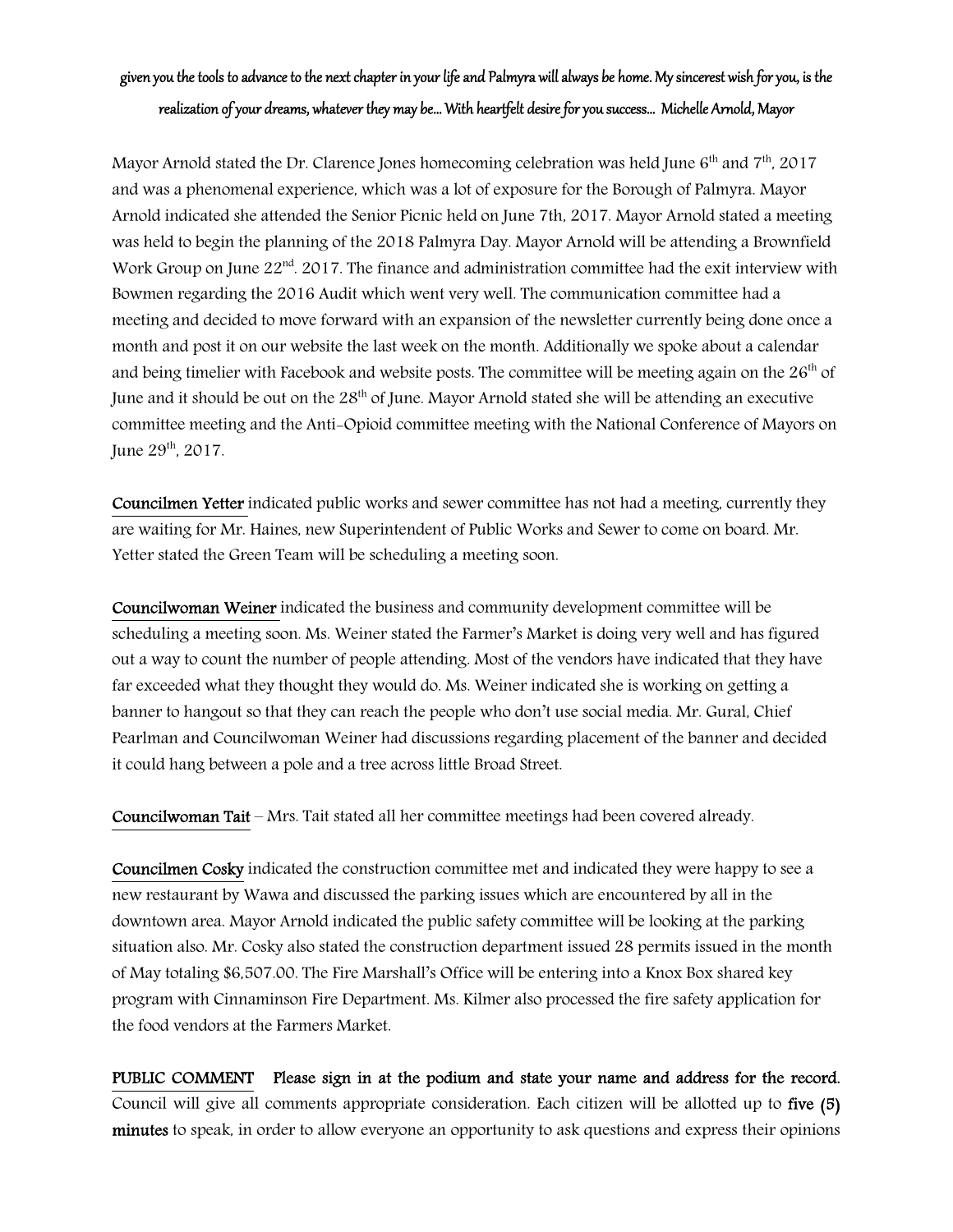or concerns. Please direct all comments to the Mayor. Each citizen may only speak once during each public portion.

Mr. Yetter made a motion to open the public portion. Mr. Cosky second the motion.

At the call of the roll:

## All voted in favor of the motion

Mr. Schmidt – Temple Blvd. - Mr. Schmidt indicated he has been correspond with several members of council regarding a public safety issue on Temple Blvd regarding speeding vehicles between 6:30 and 7:30 in the morning and 4:00 thru 5:00 in the afternoon. The other issue is tractor trailers over 8,000 lbs., the signs indicating they should not be on Temple Blvd. are gone and they are using Temple Blvd. Mr. Schmidt asked when is this going to be addressed. Mayor Arnold indicated she and Chief Pearlman had spoken about this. Chief Pearlman stated there is a sign on Temple Blvd. and Souder which is the same sign that is at Temple Blvd. and Market. Chief Pearlman indicated the sign coming off the bridge and the sign is worn out so I sent a letter to the Director of the Bridge Commission requesting the sign be replaced and also requesting the new sign put up last year be bigger. Chief Pearlman also indicated you cannot stop local deliveries. Mayor Arnold indicated we will do what we can.

Mr. Adams – Temple Blvd- Mr. Adams stated on Cinnaminson Avenue coming from Rt. #130, the speed limit is 35 miles per hour, when you get to Memorial Avenue it drops to 30 miles per hr. until you get to Temple Blvd and it is 25 miles per hr., it doesn't make sense that there are three different zones on the same street. Chief Pearlman indicated there is nothing we can do as Cinnaminson Avenue is a County Road not the Borough and the county sets the speed limits. Mr. Adams indicated he would like to see a more coordinated stopping of speeders on Temple Blvd. by the police department and would like to see the electronic speed sign placed back on Temple Blvd. as it does slow down speeders. Mr. Adams also indicated he would like to see a four way stop at Delaware Avenue and Temple Blvd. and also at Souder Street and Temple Blvd. Mr. Adams also inquired about vacant properties and what can be done to clean up these properties like 1006 Cinnaminson Avenue, 400 Arch Street, and another property on Second Street which is burnet out. What is the Borough doing about these properties? Mr. Adams also stated regarding the purchase of the ladder fire truck, can't Borough Council set up a capital improvement fund so when it is necessary to purchase a truck we already have some of the money on hand? Mr. Adams also indicated he saw no need for a referendum. Mayor Arnold indicated the signage and locations are being looked into and will be handled as quickly as possible. Mayor Arnold stated we have a vacant property ordinance, which requires registration of said properties, however there are certain rules and guidelines we have to follow before we can go clean up or cut grass on any property, it is a time consuming process that has to be followed. Mayor Arnold also asked the residents to continue to share the complaints and information with us on the vacant properties.

Mrs. Butler – Arch Street – Mrs. Butler stated the property located at 400 Arch Street is not only burnt out, it is also infested with many animals like raccoons, groundhogs, and squirrels. There has to be some sort of way we can do something about this property. There are a number of properties on Arch Street which are vacant or just abandon something need to be done. There is no Meeting on July  $3<sup>rd</sup>$ , 2017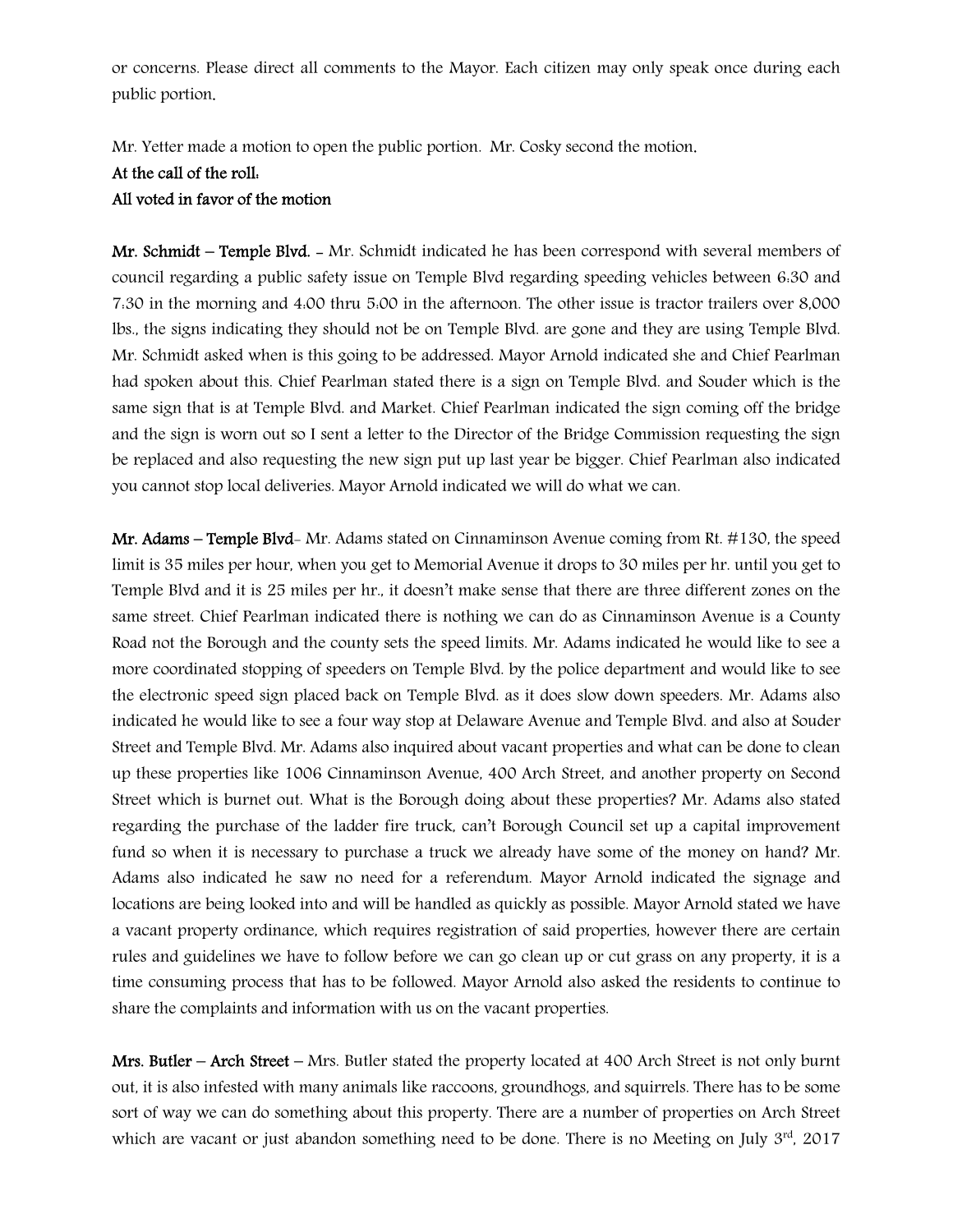however will the bulk trash still be picked up? Mayor Arnold indicated yes. Mrs. Butler also asked if there was something we could announce to the residents asking people to cleanup their properties for the Fourth of July Holiday? Mayor Arnold indicated it could be put on the website. Mrs. Butler also asked if there is something which could be done about the tree across the street which has sprouted several branches at the bottom of the tree which make the tree look like a bush at the bottom, it was reported to someone in the borough offices. Mrs. Butler also stated the pothole at 6<sup>th</sup> and Race Street which was repaired is a pothole again, she indicated it may need more than patching. Mrs. Butler also indicated there is still speeding on Orchard Avenue and Arch Street. Mrs. Butler congratulated Mayor Arnold on the beautiful program put together here at the Borough for Dr. Clarence B Jones. All the programs at the High School and here were so wonderfully put together and so eloquently done.

Mr. Fries – Temple Blvd. - Mr. Fries indicated he was here regarding Temple Blvd. also. Mr. Fries asked if the potholes on Charles Street would take all the money so Temple would not be completed. Mr. Gural indicated there was plenty of money to address the potholes. Mr. Fries then inquired about the expansion joints on Temple Blvd. and when they would be repaired. Mr. Gural indicated that was a completely different matter, which after a conversation with another resident on Temple Blvd, he asked the engineer to take a look at it and to give the Borough an estimate of what the project would cost. That is a complete reconstruction which is probably a million dollars plus project, it is however being look into.

Mrs. Knight – Firth Lane – Mrs. Knight stated she came in support of her neighbors and she to feels there is too much speeding on Temple Blvd. and it is her hope that something is done about it. Mrs. Knight also indicated that vacant property fees are being collected in many municipalities on vacant properties. Mayor Arnold stated we are currently doing that and the fee is graduated.

Ms. Veitenheimer – Rowland Street – Ms. Veitenheimer indicated that she takes walks around Legion Field at night and sometimes the ball fields are fully lit and no one is playing on them, so maybe some adjustments need to be made to the timers. Mayor Arnold stated that the lights are scheduled according to requests placed by various organizations to the community center scheduler. Ms. Jackson stated that was correct additionally she stated that she has asked various organizations which use the lights to call and indicate they are cancelling practice and or games so the lights can be turned off however all groups do not notify anyone when they are not going to use the fields. Ms. Veitenheimer stated that perhaps we should fine those organizations for not calling in to cancel the lights. Ms. Veitenheimer also stated she was place on the list to have a pothole in front of her driveway fixed and it has not been done yet. Ms. Veitenheimer inquired if the streets are going to be swept more often now that we have a full staff at public works. Mayor Arnold indicated she did not know what the schedule was for street sweeping but she would check into it and get back to her.

No one else from the public wishing to be heard, Mr. Cosky made a motion to close the public portion. Mr. Yetter second the motion.

At the call of the roll: All voted in favor of the motion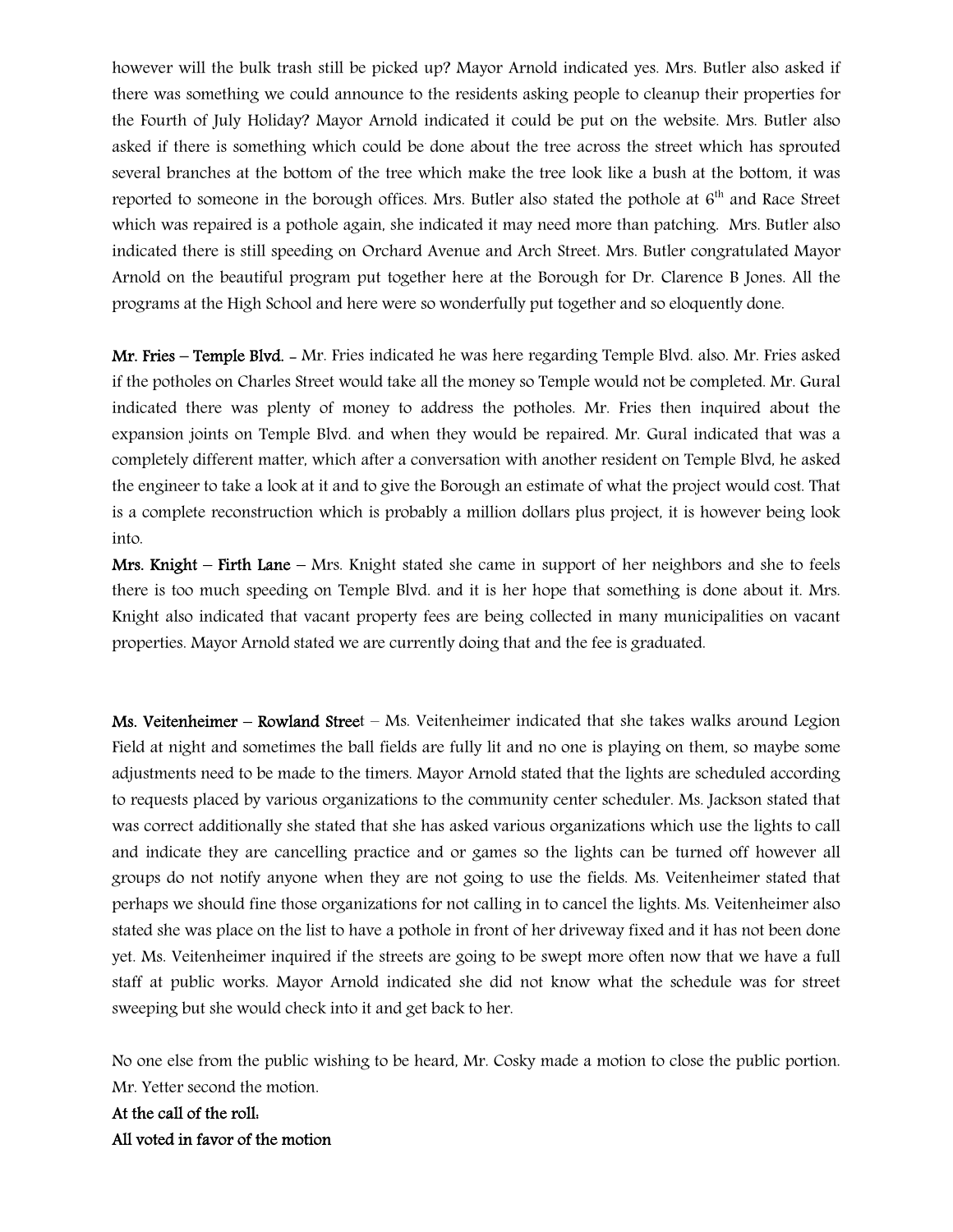## MAYOR AND COUNCIL COMMENTS

Mayor Arnold- Mayor Arnold thanked everyone for coming to the meeting and indicated their comments and concerns are noted and they will be addressed. Mayor Arnold stated, "Be kind to one another and be good neighbors".

Councilmen Yetter - Mr. Yetter apologized for missing all the Dr. Clarence B Jones ceremonies however he was under the weather and did not want to share it with anyone else.

Councilwoman Weiner inquired if we could put back on our discussion items the student representative for the next school year. Mayor Arnold indicated she was working on it. Ms. Weiner indicated she was speechless about the Clarence B Jones presentations, it was an incredible experience.

## Councilwoman Tait - no comments

Councilmen Cosky stated the Memorial Day Observance was beautiful and Mindie's daughter did a great job playing taps. Mr. Cosky also indicated the Clarence B Jones Homecoming event was humbling and mesmerizing it was just a great tribute. Mr. Cosky congratulated Mindie on her work with the Farmers Market and indicated what a great job she was doing and Mr. Cosky also congratulated the new police officer Ms. Markey and congratulated and commended Mr. Jankowski on becoming a sergeant in the Palmyra Police Department.

#### Resolution 2017- 160,

Resolution Excluding the Public from Certain Meetings Pursuant To Section 8 of the Open Public Meeting Act C. 231 P. L. 1975. Litigation, Contracts Negotiations, Personnel 34 Pear Street Tower Contract Vacant Properties Rice Notice- Donna Condo

Mr. Cosky made a motion to approve resolution 2017-160 Excluding the Public from Certain Meetings Pursuant To Section 8 of the Open Public Meeting Act C. 231 P. L. 1975. Litigation Contracts, the motion was seconded by Mr. Yetter.

## At the call of the roll, the vote was: AYES: Mr. Cosky, Mrs. Tait, Ms. Weiner, Mr. Yetter

Council went into closed session at 9:15

## CLOSED SESSION